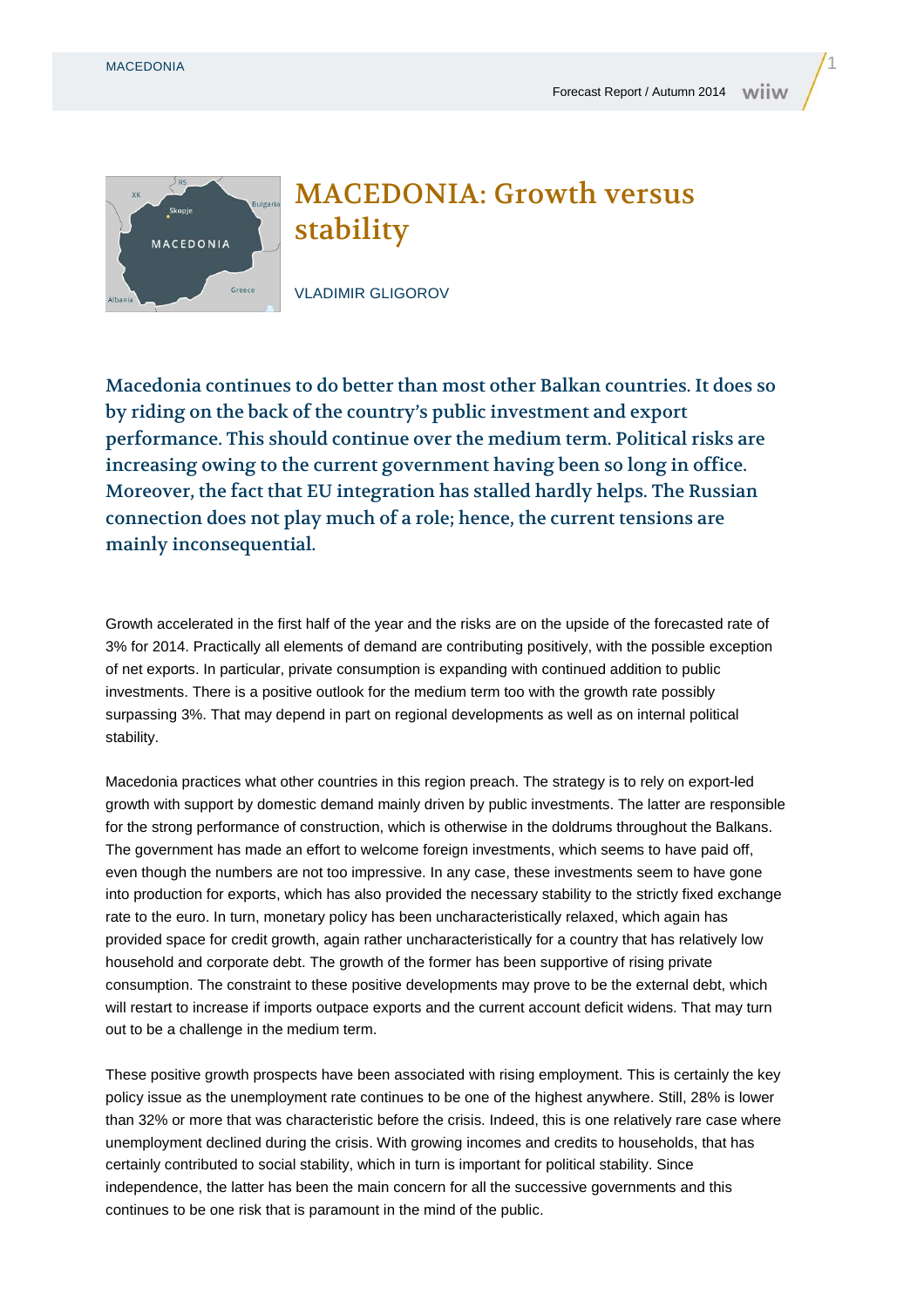There are two aspects to political stability: the domestic one, which has some new shades, and the external one, which is the issue of EU and NATO integrations and of regional relations. Domestically, the issue is that of a change in government. The currently ruling coalition has been around for too long, which prompts queries of how democratic the system is. The government has been successful in winning the early elections, which has played a stabilising role, but there are also some concerns that the democratic game has been rigged. At some point, change will be needed in order to support the process of democratisation and improve political stability. Otherwise, internal, mostly interethnic political conflicts may grow.

Externally, there is growing realisation that no advance in EU and NATO integration is possible due to the Greek veto. This is not weighing as heavily as it used to because the whole enlargement process for the remains of the Balkans has been rather slow, but this tends to dim the realisation that an external political anchor is fundamental for this small, landlocked and multicultural country. The positive element is improved relations with Serbia, which used to be a problem in the past.

All in all, growth this year may surprise on the upside while it should stay at a relatively elevated level in the medium term too. Given that regional developments play an important role, improvements in Greece and in the other neighbouring countries will be supportive to growth and stability. The emerging trade regime in Europe, with sanctions and countersanctions, are not consequential for Macedonia, which has kept a low profile in the current Europe-wide conflicts, though the country shadows the foreign policy of the EU.